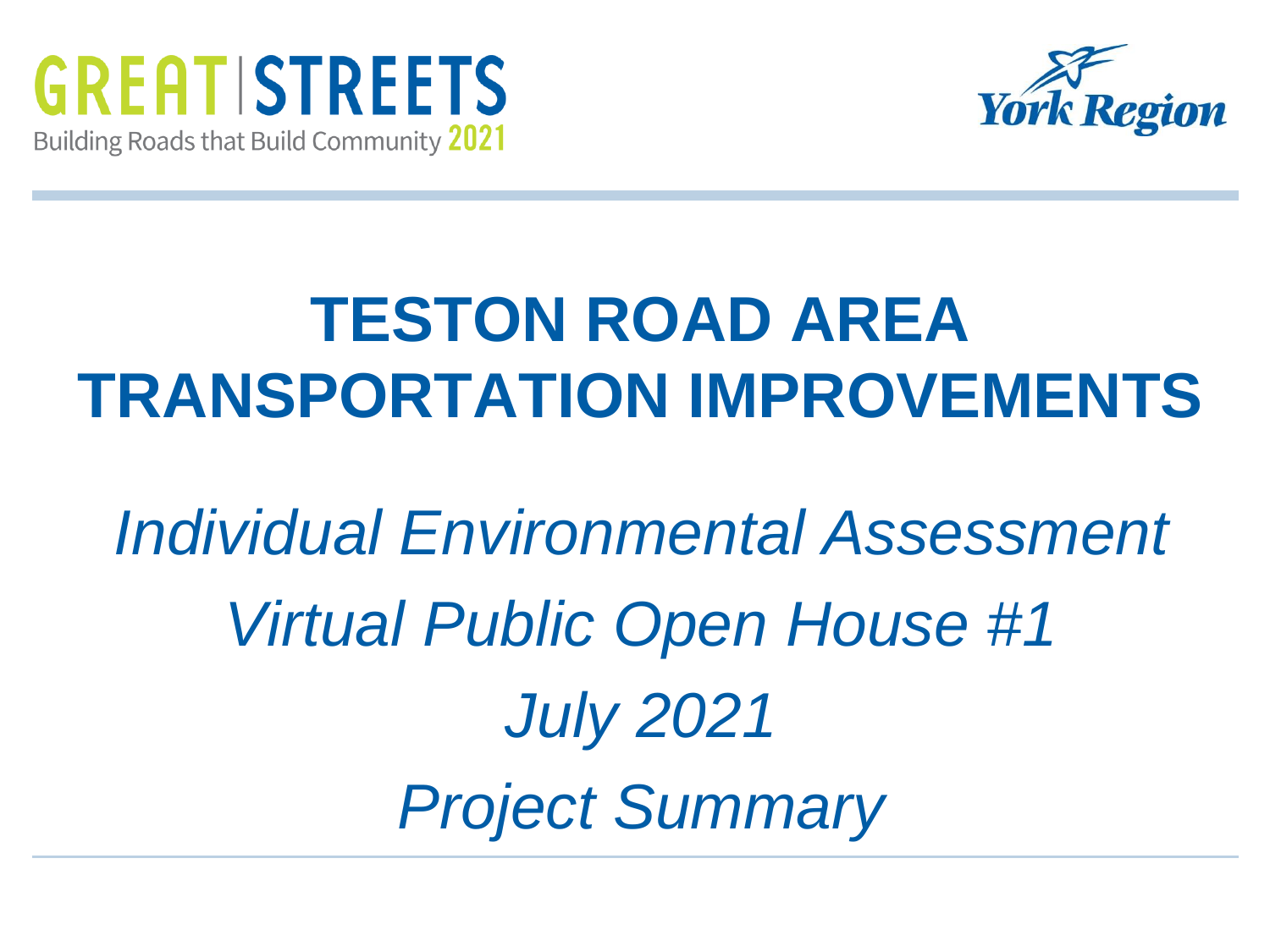#### **Presentation Summary**

- York Region is undertaking an Individual Environmental Assessment (IEA) to address transportation problems and opportunities in the Teston Road Area
- The Study Team generated and evaluated several different alternatives to address the problems and opportunities
- The alternatives were evaluated against a set of criteria for Natural, Socio-Economic, and Cultural Environments as well as Transportation Factors



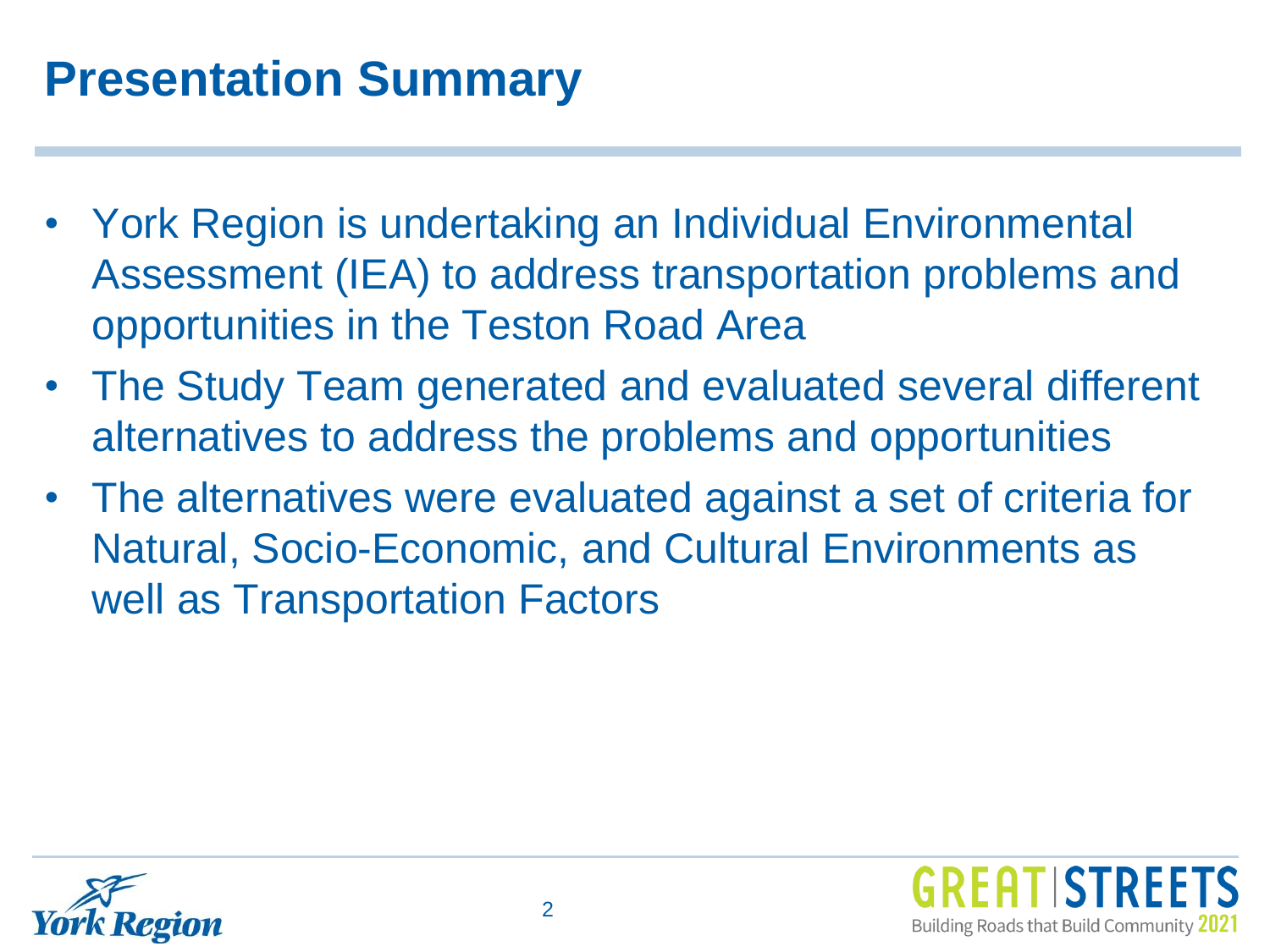### **Recommended Alternative to be Carried Forward**

- Based on the evaluation of alternatives it is recommended that Alternative 4: Teston Road Extension, be carried forward to the next phase of the project
- Consultation is being undertaken with the public and various other stakeholders to obtain feedback and to confirm the recommendation
- If Alternative 4 is confirmed as the Preferred Alternative, the next phase of study will include:
	- Examination of alternative alignments and cross-sections
	- Structural alternatives for GO Rail and Don River valley crossings
	- Further evaluation of potential landfill and environmental impacts



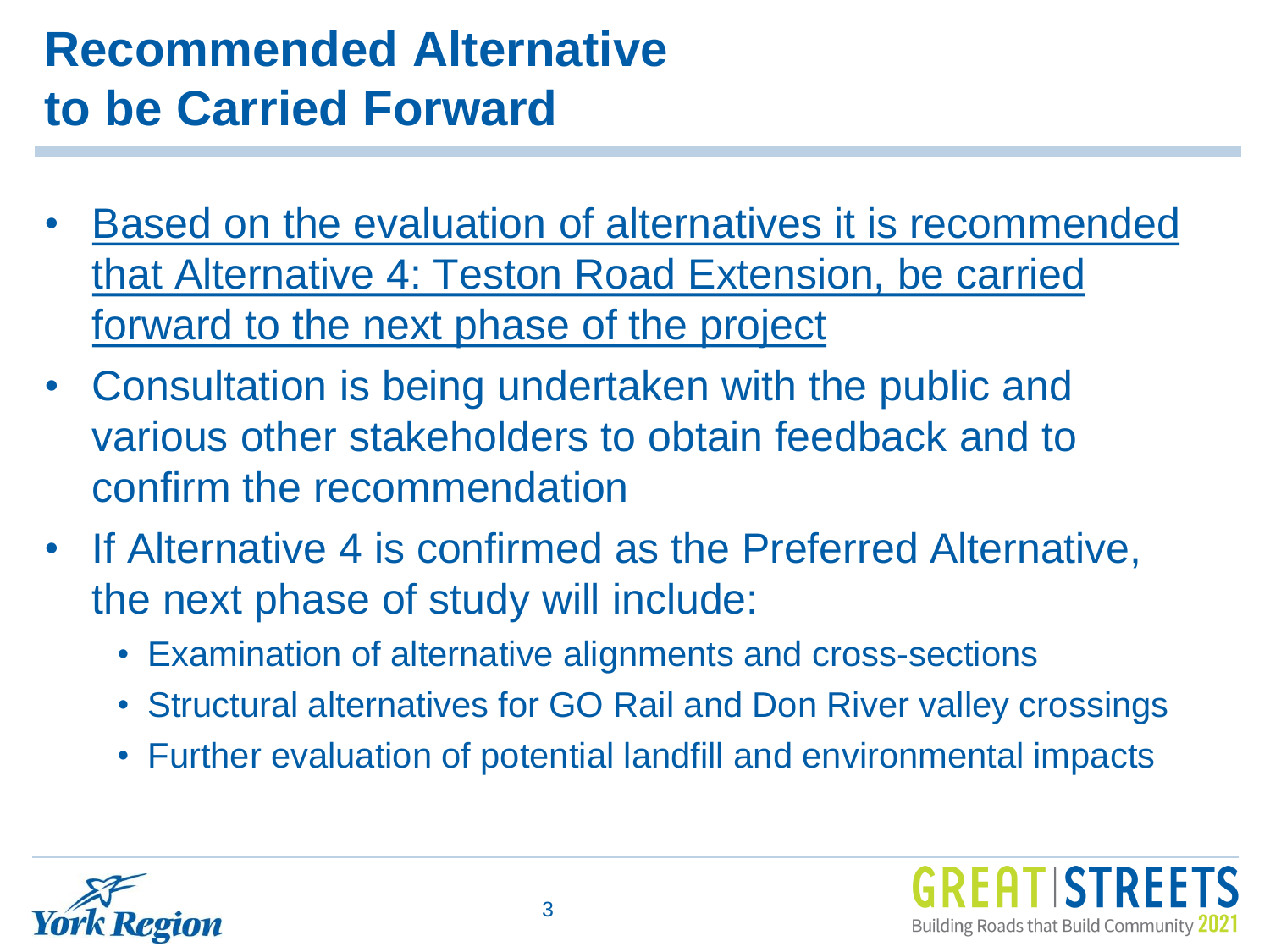#### **Alternative 4 – Recommended Alternative**

**New Four-Lane Teston Road (Dufferin Street to Keele Street) with Pedestrian / Cycling Facilities and Transit Service**

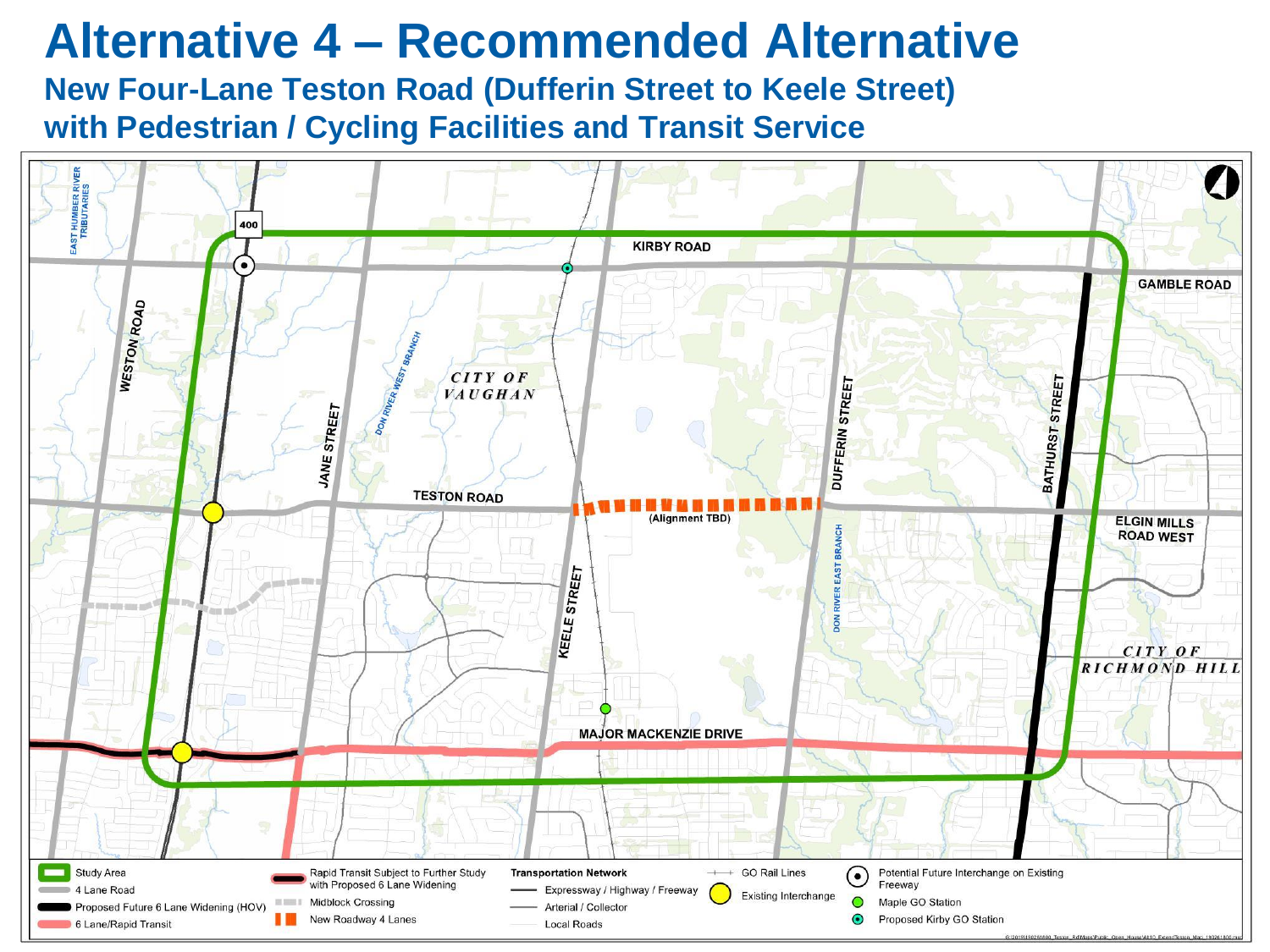## **Alternative 4 – Recommended Alternative**

**New Four-Lane Teston Road (Dufferin Street to Keele Street) with Pedestrian / Cycling Facilities and Transit Service**

#### **Advantages**

- Completes the transportation network
- Less impact to Oak Ridges Moraine vs. Alternative 2 with potential to span much of it
- Reduces emissions, a benefit to air quality and climate change
- Provides benefit to economy through increased movement of goods/people
- Enhances east-west mobility and accessibility for all modes of travel
- Addresses Teston Road discontinuity for all users
- Reduces out-of-way trips and travel time for all modes of travel
- Increases safety for all modes of travel and improves access for emergency vehicles

#### **Disadvantages**

- Largest potential impact to the natural environment
- Close-proximity to landfills may result in conflicts
- Potential to impact cultural heritage resources
- Potential loss of property access at GO line crossing
- More complex to construct